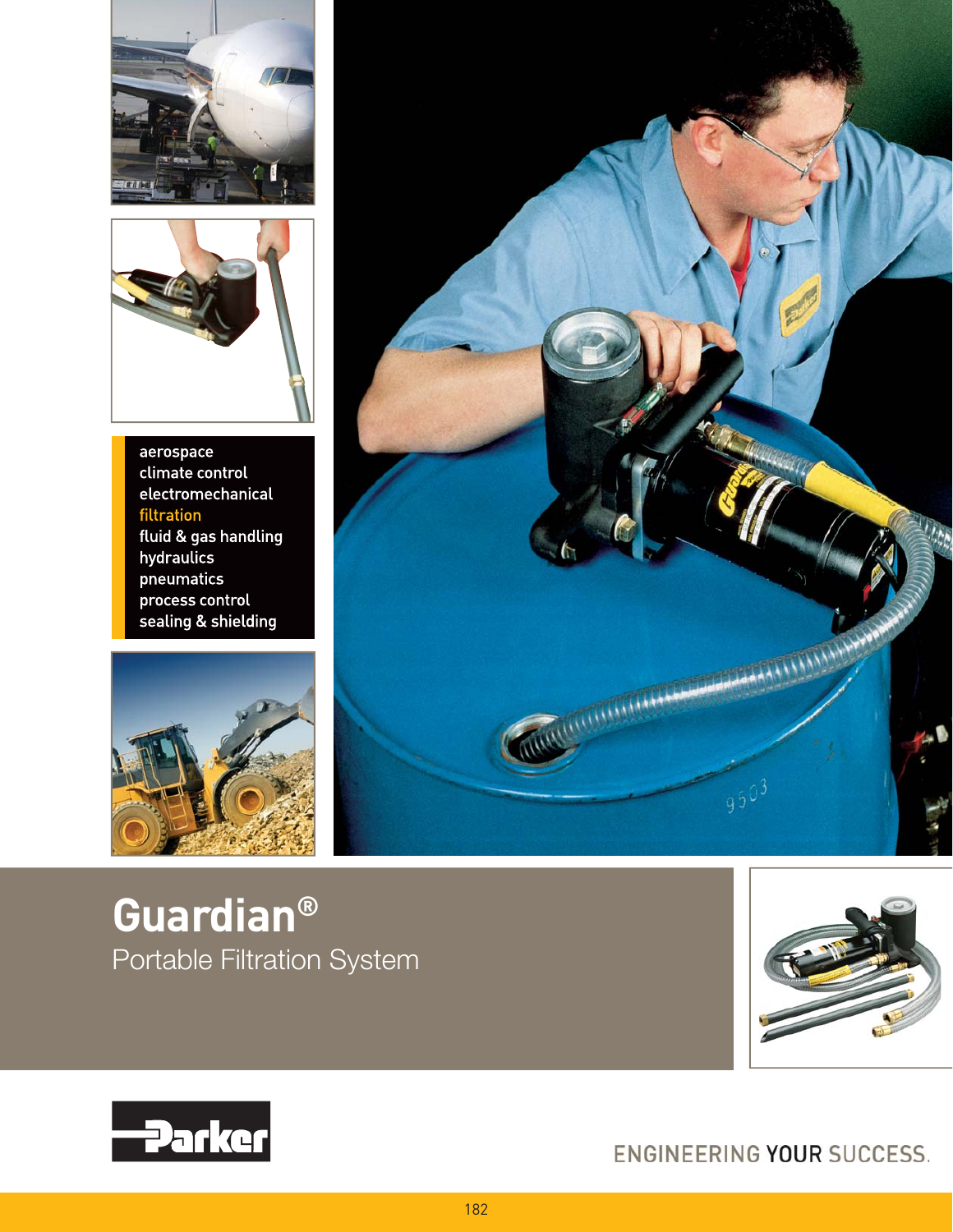

Ground Support





The Guardian portable filtration system is a unique pump/motor/ filter combination designed for conditioning and transferring petroleum-based and water emulsion fluids. It protects your system from contamination added with new fluid because new fluid is not necessarily clean fluid. Most new fluids right out of the drum are unfit for use due to high initial concentrations of contaminants. Contamination may be added to a new fluid during processing, mixing, handling, and storage.

The Guardian also circulates and "polishes" fluid in your existing systems to reduce the contamination to an acceptable level.

There are literally hundreds of applications that the Guardian is suited for, with more being discovered each day. If your system is sensitive to the harmful effects of contamination, then the Guardian may be ideal for you.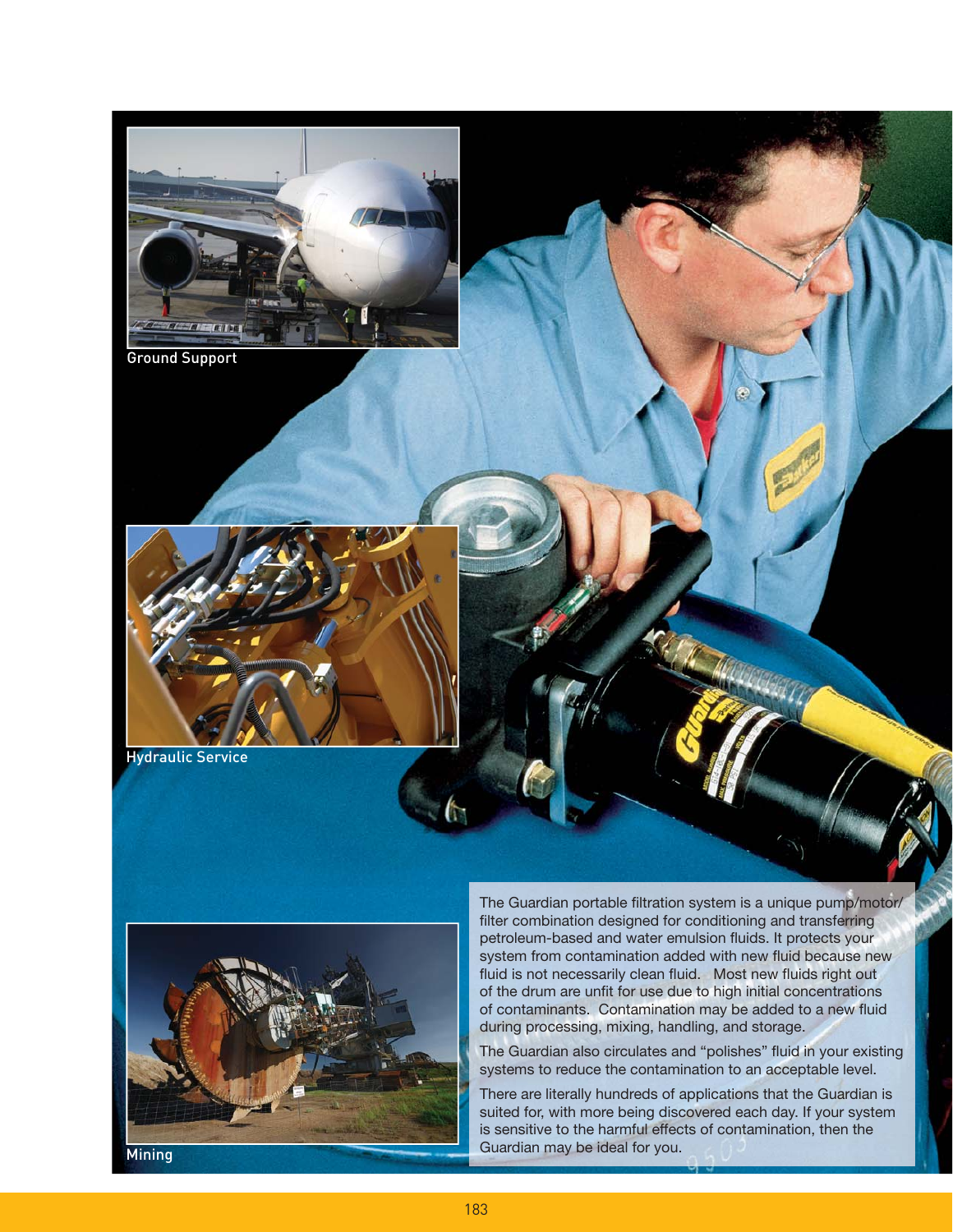| <b>Features</b>                                                                                            | <b>Advantages</b>                                                                                                | <b>Benefits</b>                                                           |
|------------------------------------------------------------------------------------------------------------|------------------------------------------------------------------------------------------------------------------|---------------------------------------------------------------------------|
| Lightweight, hand held,<br>compact design (less<br>than 24 lbs 16" X 8" ap-<br>proximate foot print).      | Easy to carry and fits<br>easily on top of 55<br>gallon drums.                                                   | One person<br>operation, capable of<br>getting to hard to reach<br>areas. |
| Flow rate to 4 gpm.                                                                                        | <b>Filters and transfers</b><br>simultaneously.                                                                  | One step operation.                                                       |
| Powerful pump/motor<br>combination with Car-<br>boxylated Nitrile seals<br>standard.                       | Handles fluids up to<br>16,000 SUS viscosity<br>(11,000 SUS -24 VDC).                                            | Reliable performance in<br>a wide variety of<br>operating conditions.     |
| Built-in relief valve with<br>no downstream fluid<br>bypass.                                               | Only filtered fluid<br>reaches downstream<br>components.                                                         | 100% filtration ensured,<br>even when unattended.                         |
| Wide variety of filter<br>elements available.                                                              | High capacity 2 micron<br>absolute disposable<br>microglass to 74<br>micron cleanable wire<br>and water removal. | <b>Maximizes</b><br>element life<br>between changes.                      |
| Clear, wire-reinforced 5'<br>hose assemblies with<br>wand attachments.                                     | No additional hardware<br>required.                                                                              | Ready to use and easy<br>to maneuver.                                     |
| Optional quick<br>disconnect hose<br>connections.                                                          | Fast, easy setup and<br>tear-down.                                                                               | Eliminates messy drips.                                                   |
| Heavy-duty 1/4 HP,<br>115 VAC (230 VAC, 24<br>VDC- optional) motor<br>with thermal overload<br>protection. | UL recognized and CSA<br>listed, with replaceable<br>brushes.                                                    | Safe, reliable<br>performance; field<br>serviceable.                      |
| Geroter pump with<br>visible serviceable inlet<br>strainer.                                                | Dirt tolerant design with<br>added protection.                                                                   | Pump reliability in highly<br>contaminated fluids.                        |
| Quiet operation.                                                                                           | Less than 70dB noise<br>level @ 3 feet.                                                                          | Can be used most<br>anywhere with<br>minimal disturbance.                 |
| Convenient<br>inlet-to-outlet hose<br>connection.                                                          | Contains fluids when<br>transporting.                                                                            | Clean and safe<br>operation.                                              |
| Low center of<br>gravity.                                                                                  | Guardian stability.                                                                                              | Unattended<br>reliability.                                                |
| Dual motor seals.                                                                                          | Added motor protection.                                                                                          | Longer motor life.                                                        |
| Auxiliary inlet/outlet<br>ports.                                                                           | Used in place of, or in<br>addition to, standard<br>ports. The outlet can<br>also be used as a<br>sampling port. | Flexibility.                                                              |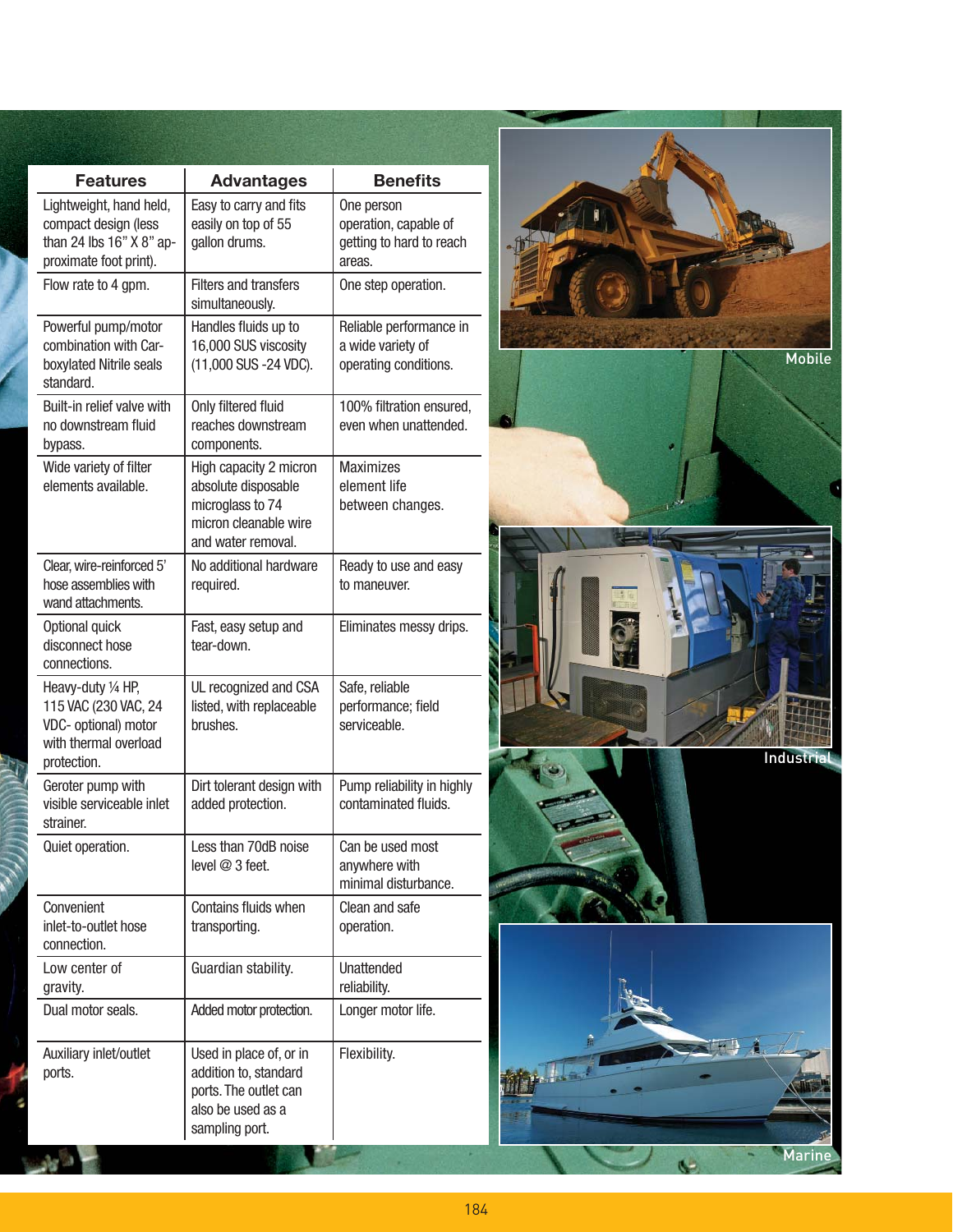## **Guardian Series**

### Installation and Specification Data

**Maximum Allowable Operating Pressure (MAOP):** 50 psi (3.4) bar)

**Flow Capacity:** Up to 4 gpm (15 lpm)

#### **Maximum Recommended Fluid**

**Viscosity:** (.85 specific gravity) 110-120 VAC and<br>220-240 VAC 16,000 SUS

| ZZU-Z4U VAU | טטט טטט,טו        |
|-------------|-------------------|
| 24VDC       | <b>11,000 SUS</b> |
|             |                   |

**Warning:** Explosion hazard. Do not pump flammable liquids such as gasoline, alcohol, solvents, etc.

#### **Operating Temperatures:**

Unit: -15°F to 180°F (-26°C to 82°C) Wand/Hose: 25°F to 120°F (-4°C to 49°C)

**Visual Indicator:** Differential pressure type, set at 25 psid

**Recommended Fluids:** petroleum based oils, water emulsions, and diesel fuels

**Integral Relief Valve:** set at 50 psi for motor protection.

**Noise Level:** <70db at 3 ft.

#### **Electrical Motor:** 1/4 hp@2500 rpm. 24 VDC; 10A max. 110-120 VAC; 50/60 Hz; 3A max. 220-240 VAC; 50/60 Hz; 1.5A max. Thermal overload protected. Replaceable brushes (500 hours).

**Weight:** approximately 23 lbs. 5 oz.

#### **Materials:**

Housing: cast aluminum Cover: die cast aluminum Handle and Indicator: nylon Wands and Hose: PVC Fittings: brass Seals: fluorocarbon/ carboxylated nitrile

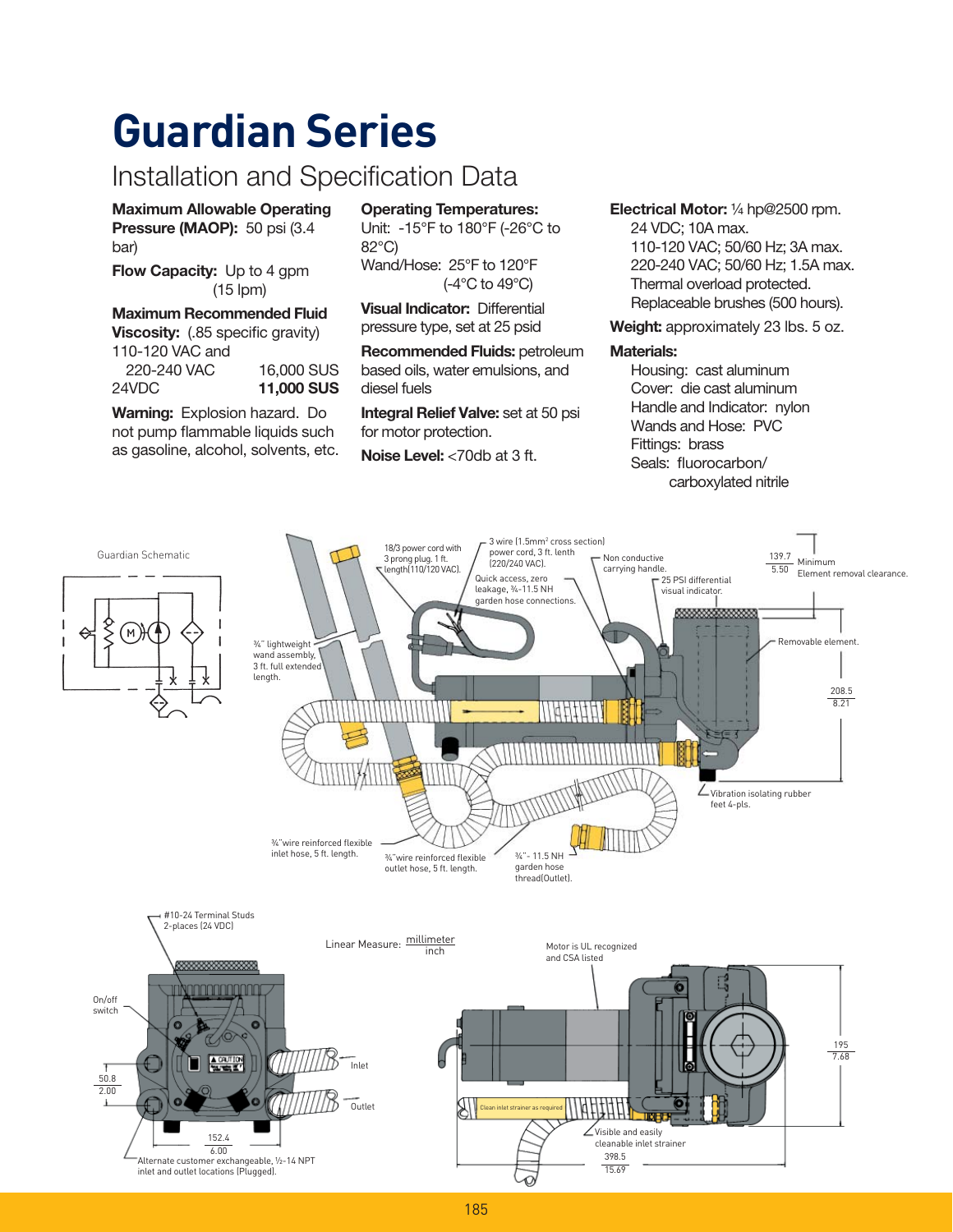## **Guardian Series**

Element Performance

| <b>Media</b><br>Code | <b>Filter</b><br><b>Media</b> | <b>Time Averaged</b><br>Beta x/y/z = 2/20/75<br>Where $x/y/z$ is: | <b>Dirt</b><br><b>Capacity</b><br>(Grams) |
|----------------------|-------------------------------|-------------------------------------------------------------------|-------------------------------------------|
| 74W                  | <b>Woven Wire</b>             | $74$ micron <sup>1</sup>                                          | $\ast$                                    |
| 40W                  | <b>Woven Wire</b>             | $40$ micron <sup>1</sup>                                          | $\ast$                                    |
| <b>25W</b>           | <b>Woven Wire</b>             | $25$ micron <sup>1</sup>                                          | $\ast$                                    |
| 20 <sub>C</sub>      | Cellulose                     | $20$ micron <sup>1</sup>                                          | $\ast$                                    |
| 10 <sub>C</sub>      | Cellulose                     | 5/8/16                                                            | 4                                         |
| <b>20Q</b>           | Microglass III                | 7.1/13.7/17.3                                                     | 16.2                                      |
| 10Q                  | Microglass III                | 2.7/7.3/10.3                                                      | 14.4                                      |
| 050                  | Microglass III                | <2/2.1/4.0                                                        | 14.9                                      |
| 02Q                  | Microglass III                | <2/2/2                                                            | 14.3                                      |

| <b>Beta</b><br><b>Rating</b> | <b>Efficiency</b><br>at x<br><b>Particle Size</b> |
|------------------------------|---------------------------------------------------|
| $B_{r} = 2$                  | 50.0%                                             |
| $B_x = 20$                   | 95.0%                                             |
| $B_x = 75$                   | 98.7%                                             |
| $B_x = 200$                  | 99.5%                                             |
| $B_{x} = 1000$               | 99.9%                                             |

Multipass test run at 4 gpm to 35 psid

1 Reference ratings only. Not multipass tested due to coarseness.

\* Not applicable

#### **Estimated Guardian Element Life and Cleanliness Levels**

The following chart shows typical element life (in gallons of oil passed) and cleanliness levels achieved by standard Parker elements available with the Guardian. Some assumptions have been made.\*

| <b>Media</b><br>Code | New Oil ISO | <b>ISO Achieved</b> | <b>Element Life</b> | <b>Elements Used</b><br>per 250 gallons |
|----------------------|-------------|---------------------|---------------------|-----------------------------------------|
| 10 <sub>C</sub>      | 22/20/16    | 21/19/15            | 120 gallons         | 2.08                                    |
| 20Q                  | 22/20/16    | 21/19/15            | 486 gallons         | .51                                     |
| 10Q                  | 22/20/16    | 19/16/14            | 407 gallons         | .61                                     |
| 05Q                  | 22/20/16    | 17/15/12            | 330 gallons         | .75                                     |
| 02Q                  | 22/20/16    | 15/13/10            | 316 gallons         | .79                                     |

\* 1. New oil is at ISO 22/20/16.

2. No environment or work ingression.

3. Single pass oil transfer.

NOTE: Data for fluid transfer only. For continuous fluid polishing, lower ISO cleanliness levels will be achieved.



**Guardian Flow vs. Viscosity Performance**

**Note 1**: Guardian not recommended for fluid viscosities greater than 16,000 SUS (11,000 SUS;24VDC)

**Note 2**: Flows based on Guardian with no element installed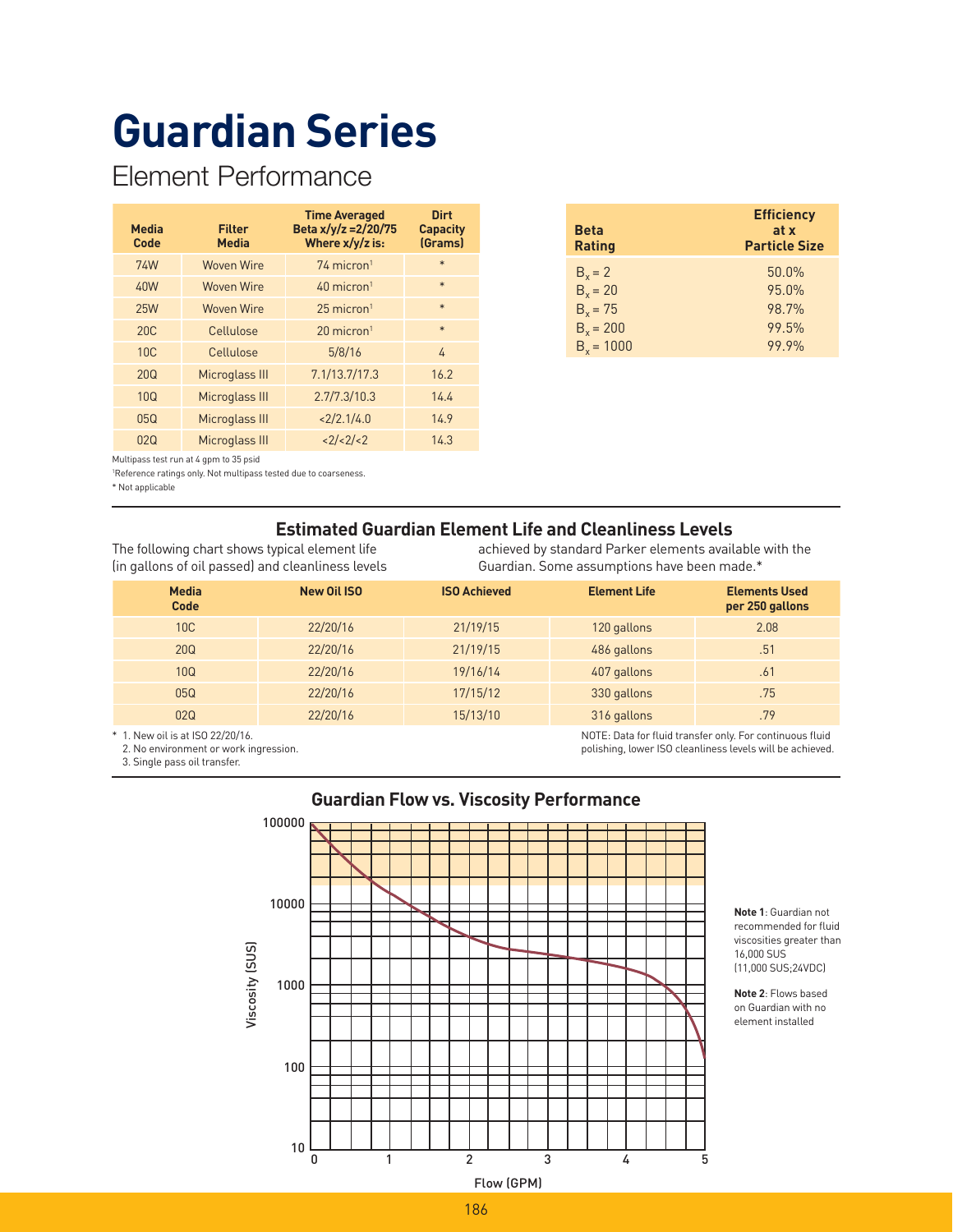### Guardian Operation

- A. Remove all shipping plugs from the hoses and fittings.
- B. Connect the inlet and outlet hose assemblies to the unit.
- C. Connect the wand assemblies, if required.
- D. Place the inlet hose wand assembly into the fluid to be filtered and/or transferred.
- E. Place the outlet hose/wand assembly into the container where the fluid discharge is desired.
- F. Plug in the unit.
- G. Flip the switch on the end of the unit to the "on" position.
- NOTE: For no-mess transportation, the inlet and outlet hose assemblies can be screwed together by removing the wand assembly.

## Guardian Element Servicing

- A. Flip the switch on the end of the unit to the "off" position and disconnect the electrical plug.
- B. Rotate the cover counter-clockwise and remove.
- C. Remove the element from the housing. Discard all
- disposable elements. These elements are not cleanable, D. Place the new element In the housing, fitting the o-ring neck into the large hole at the bottom.
- E. Inspect the cover o-ring and replace if necessary.
- F. Replace the cover and hand-tighten.
- NOTE 1: It is recommended that the Guardian be cleaned and flushed between uses with dissimilar fluids to prevent fluid mixing.
- NOTE 2: Motor brushes may require changeout every 500 service hours

## Troubleshooting Guide

| <b>Problem</b>                                   | <b>Cause</b>                                                                                                                                                           | <b>Solution</b>                                                                                                                                                                                                                                                          |
|--------------------------------------------------|------------------------------------------------------------------------------------------------------------------------------------------------------------------------|--------------------------------------------------------------------------------------------------------------------------------------------------------------------------------------------------------------------------------------------------------------------------|
| Does not start.                                  | ON/OFF switch.<br>No electrical power.<br>Rectifier.<br>Motor overheats (160°F).<br>Defective motor.                                                                   | Turn switch on, replace switch if defective.<br>Plug in Guradian, check for tripped circuit breakers, check for<br>blown fuses.<br>Replace if defective.<br>Allow motor to cool, thernal overload will automatically reset.<br>Replace motor.                            |
| Does not start or errattic<br>motor noise.       | Worn motor brushes.                                                                                                                                                    | Replace motor brushes.                                                                                                                                                                                                                                                   |
| Intermittent start.stop oera-<br>tion.           | High viscosity fluids.<br>Worn motor brushes.<br>Defective motor.                                                                                                      | High viscosity fluids can cause the motor to overheat and cycle<br>intermittently.<br>Replace motor grushes.<br>Replace motor.                                                                                                                                           |
| Hot motor.                                       | Pumping under heavy load.<br>Defective motor.                                                                                                                          | It is normal, under a heavy pumping load for the motor to reach<br>$160^\circ$ F.<br>Replace motor if shell temperature reaches greater than 170°F.                                                                                                                      |
| No flow or erratic pump<br>noise.                | Filter housing not filled with oil.<br>Suction leak.<br>Obstructed outlet.<br>Element dirty.<br>Sheared pump key.<br>Defective Guardian.                               | Allow Guardian to run a few seconds.<br>Check tghtness of inlet fittings and hoses. Check gaskets are<br>in place and are not damaged. Kink or restriction in the inlet<br>hose.<br>Clear outlet.<br>Replace or clean element.<br>Replace woodruff key.<br>Replace unit. |
| No flow, erratic pump noise,<br>motor overheats. | Gears binding.                                                                                                                                                         | Disassemble Guardian and throroughly clean the gear set.<br>Always use the inlet strainer provided to protect the unit.<br>Replace defective gears.                                                                                                                      |
| No suction.                                      | Plugged strainer.                                                                                                                                                      | Clean or replace the inlet strainer as required.<br>Clean relief valve. Check for damaged internal o-rings.                                                                                                                                                              |
| Reduced oil flow.                                | High viscosity fluids.<br>Element dirty.<br>Relief valve sticks or is lodged<br>open.<br>Partially obstructed inlet or<br>outlet hose.<br>Suction leak.<br>Worn gears. | High viscosity fluids can cause reduced flow, which is normal.<br>Replace or clean element.<br>Clean releif valve or replace if defective.<br>Clear the hose obstruction.<br>Check tightness of inlet fittings and hose.<br>Replace gear set.                            |
| Indicator moves to RED<br>Area.                  | Element dirty.<br>Oil extremely cold or viscous.<br>Obstruced outlet.<br>Defective indicator.                                                                          | Replace or clean element.<br>Change element to coarser micron rating.<br>Clear outlet obstruction.<br>Replace indicator.                                                                                                                                                 |
| Indicator dows not seem to<br>move.              | No element.<br>Defective indicator.                                                                                                                                    | Install element.<br>Replace indicator.                                                                                                                                                                                                                                   |
| Joses discolor or are hard.                      | Fluid compatibility.                                                                                                                                                   | Certain fluids, over time, will cause the hoses to discolor. This<br>does not impair their performance. But, some fluids will cause<br>the hoses to become brittle, requiring replacement.                                                                               |
| Oil formation under unit.                        | Defective shaft seal.                                                                                                                                                  | Replace the motor shaft seal.                                                                                                                                                                                                                                            |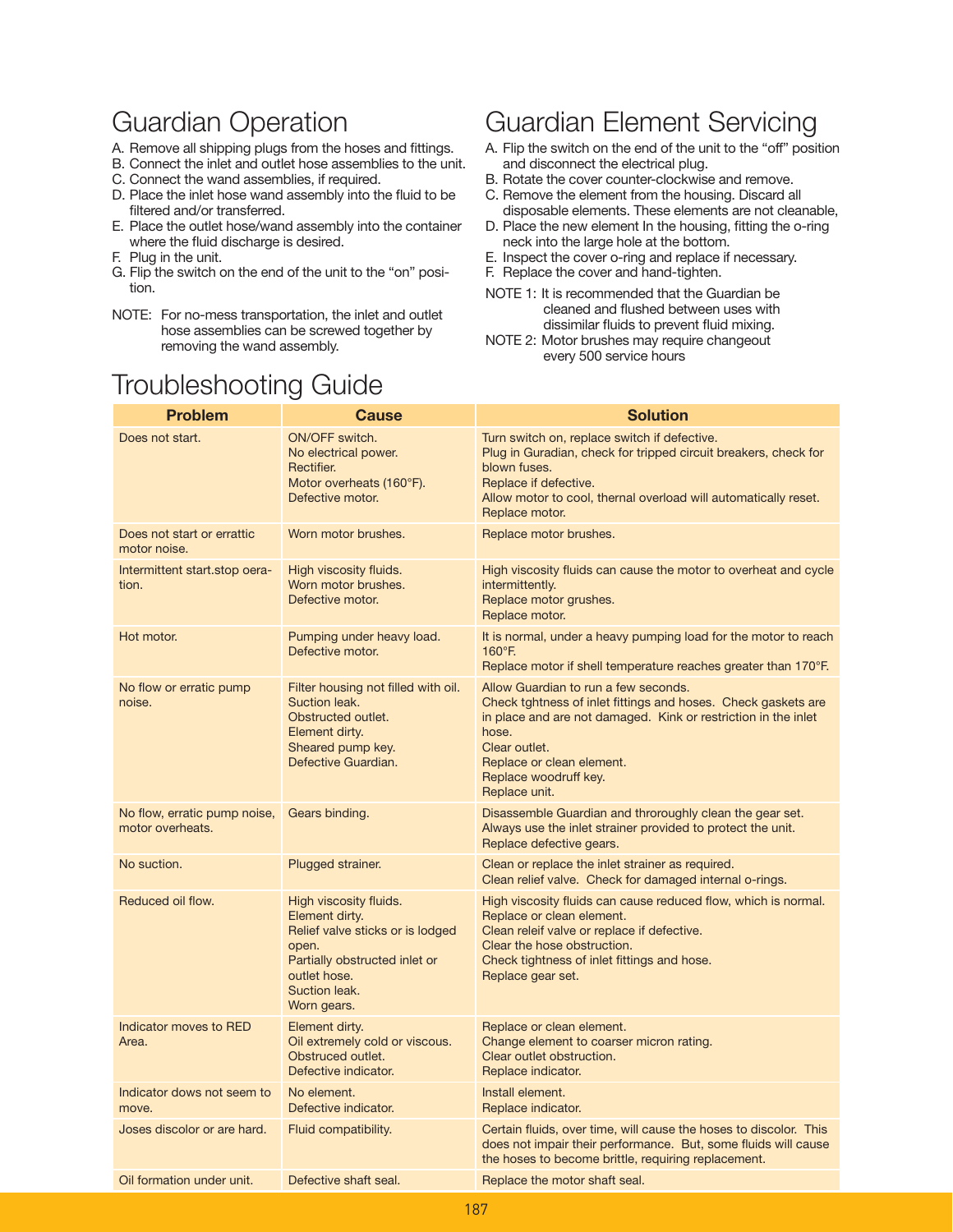

#### **Parts List**

| <b>12.</b> Geroter Ring 931903                                    |
|-------------------------------------------------------------------|
| 13. Outlet Plate 931900                                           |
| <b>14.</b> Geroter O-ring  V72135                                 |
| 15. Brass Pipe Plug (2) 1/2-14. 931920                            |
| 16. Roll Pin 1/8 x 5/8 903426                                     |
| <b>17.</b> SHCS (2), $\frac{1}{4}$ -20 $\times\frac{5}{8}$ 931889 |
|                                                                   |
|                                                                   |
|                                                                   |
| 21. Element                                                       |
| 22. Relief Valve 928981                                           |
| 23. Indicator Kit. 927422                                         |
|                                                                   |

| 25. Rubber Bumpers (2) 931888               |
|---------------------------------------------|
| 26. SHCS(2), 1/4-20 x 1/2 902907            |
| 27. Brass Fitting (2) 931928                |
| 28. Gasket (4). 931956                      |
| 29. Inlet Screen. 931927                    |
| <b>30.</b> Inlet Hose Assembly 931936       |
| <b>31.</b> Outlet Hose Assembly 931937      |
| 32. Wand Crevice Assembly 931965            |
| 33. Wand Adapter Assembly 931966            |
| 34. Washer (2) 926106                       |
| <b>35.</b> Quick Disconnect Kit 932097      |
| (Not Shown)                                 |
|                                             |
| 37. Brush Kit (110/120) 934329              |
| [220/240 VAC] 934327                        |
| $[24 \text{ VDC}] \dots \dots \dots 932761$ |
|                                             |
| <b>Bowl Extension Kit 932081</b>            |

NOTE: SHCS denotes "socket head cap screw"